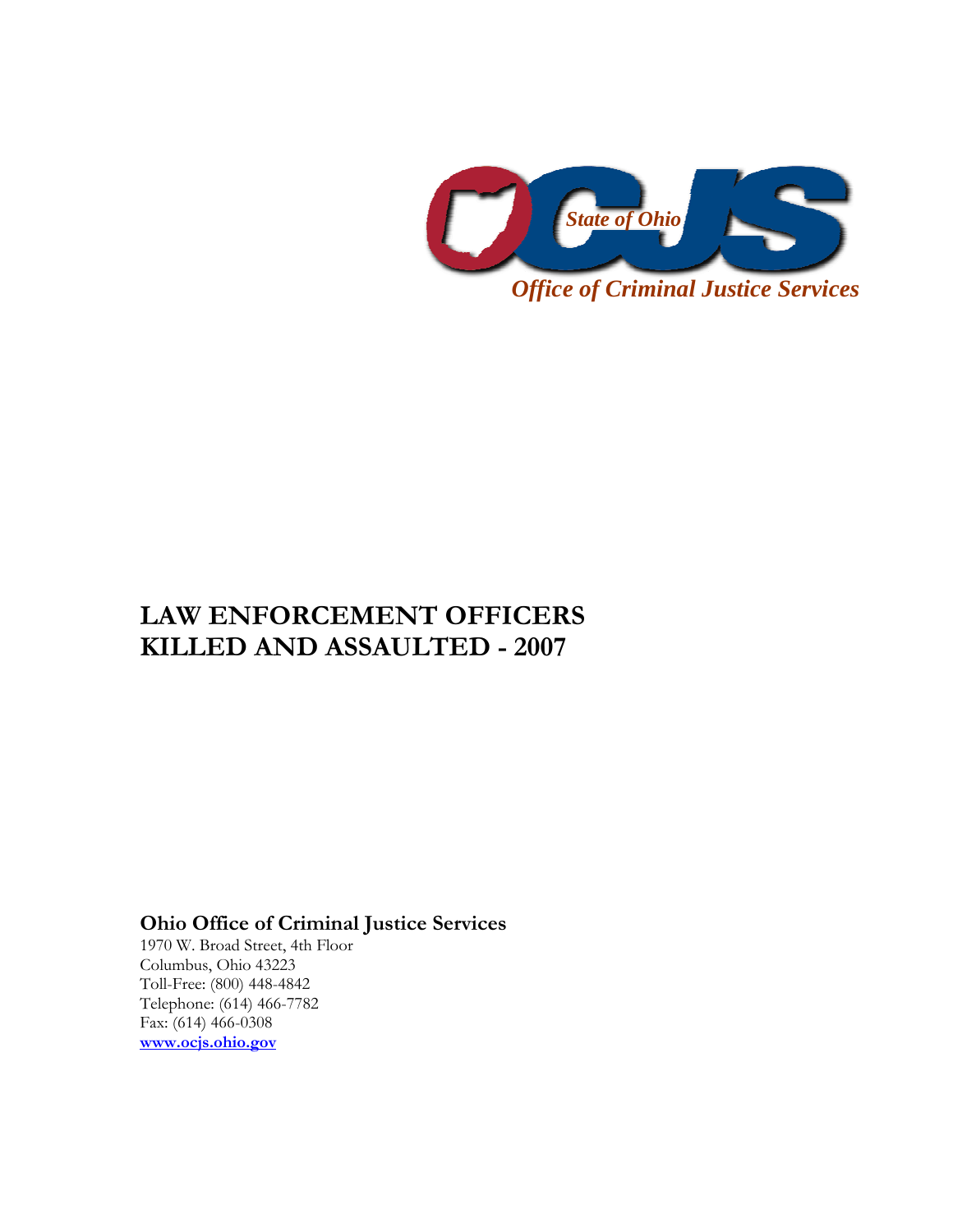### **LAW ENFORCEMENT OFFICERS KILLED AND ASSAULTED 2007**

On October 14, 2008, the FBI released its annual *Law Enforcement Officers Killed and Assaulted* for 2007. The report is based on data submitted to the FBI from agencies participating in the Uniform Crime Report (UCR) Program, FBI Field Division and Legal Attaché Office Reports and the Bureau of Justice Assistance Public Safety Officers' Benefits Program. Data is provided for duly sworn city, university and college, county, state, tribal, and federal law enforcement officers feloniously killed, officers accidentally killed, and officers assaulted, with narrative descriptions provided for incidents where officers were feloniously killed.

The data pertain to those officers who at the time of the incident met the following criteria:

- They were working in an official capacity
- They had full arrest powers
- They ordinarily wore a badge and carried a firearm
- They were paid from governmental funds set aside specifically for payment of sworn law enforcement representatives

#### **National statistics**

- 57 law enforcement officers were feloniously killed in the line of duty in 2007. The deaths occurred in 51 separate incidents in 25 states and Puerto Rico. In 2006, 48 officers were feloniously killed.
- Characteristics of the feloniously killed officer in 2007:
	- o Average age was 37.
	- o Average length of service was 10 years.
	- o All 57 officers were male.
	- o 47 officers were white, 8 were black, and 1 was Asian-Pacific Islander. Race was not reported for 1 officer.
- Characteristics of the incident surrounding the murder:
	- o 28 percent occurred in ambush situations. o 19 percent occurred during traffic stops/pursuits.
	- o 28 percent occurred in arrest situations.
	- o 9 percent occurred during the investigation of disturbance calls.

o 7 percent occurred while investigating suspicious persons/circumstances.

- o 5 percent occurred during tactical situations.
	- o 2 percent occurred during an investigative activity.
		- o 2 percent occurred during the handling, transport, or custody of prisoners.
- 55 of the 57 victim officers were killed by a firearm, the majority of which were handguns. Sixteen officers attempted to fire their own weapon and 11 fired their own weapon during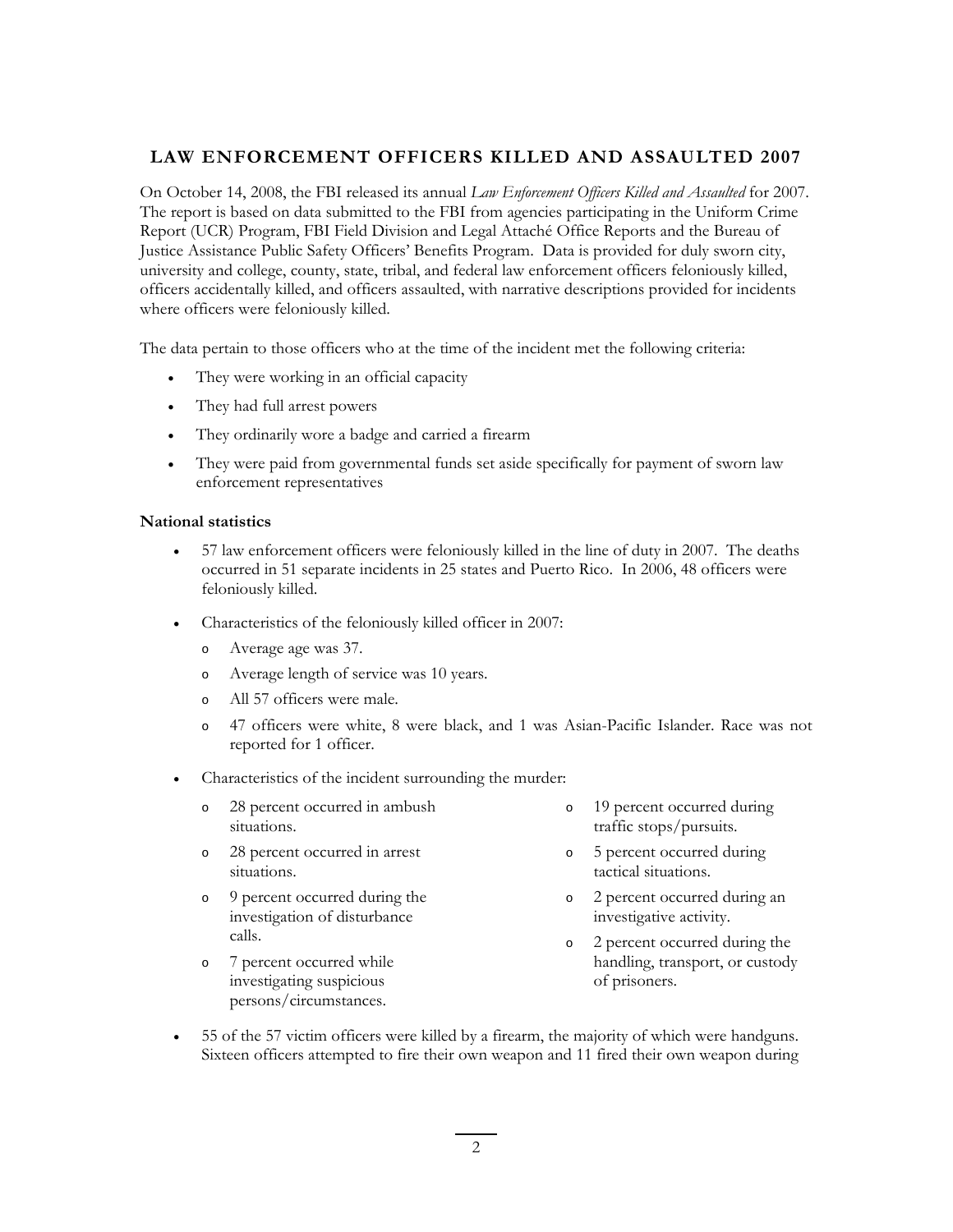the incidents. Forty-nine percent of firearm deaths of officers occurred when the distance between the victim and offender was between 0-5 feet.

- Sixty-three percent of officers were wearing body armor at the time of their murder.
- Two of the 57 victim officers were intentionally hit by vehicles.
- The average age of identified offenders was 29 years. All were male, 56 percent were white. Ninety-four percent had prior criminal arrests, and 31 percent were under some form of judicial supervision at the time of the felonious incident.
- There were 83 accidental deaths of law enforcement officers in the line of duty in 2007. Fifty-eight of the 83 died as the result of a vehicle-related accident, including car, aircraft, or motorcycle mishaps. Twelve were struck by vehicles (directing or stopping traffic, assisting motorists). Four were killed by accidental shootings. Two officers drowned, one died as the result of a fall, and six officers died as the result of other causes.
- 59,201 officers were assaulted in the line of duty, a rate of 11.4 per 100 officers. Twenty-six percent of these assaults resulted in an injury.
- Over a 10-year period, 40 percent of felonious killings of officers occurred in the a.m. hours between midnight and noon, while the remaining 60 percent occurred in the p.m. hours. The six-hour stretch between 8 p.m. and 2 a.m. accounted for 44 percent of such incidents. Similarly, these were the most active hours for assaults on officers, as 42 percent of all assaults occurred between 8 p.m. and 2 a.m.

#### **Ohio statistics**

In Ohio, two officers were feloniously killed in 2007.

**Toledo Police Department**. A 35 year-old Toledo Police Department detective with 13 years of law enforcement experience was shot and killed on February 21 while working undercover in an area well-known for drug sales. The detective, along with two other undercover detectives, observed two suspicious individuals who appeared to be underage. After exchanging words with the individuals, the officers identified themselves. As they attempted to arrest the two individuals, one suspect ran and was pursued by two detectives. The remaining detective grabbed the second individual and a struggle ensued. The suspect pulled a .38-caliber revolver from his coat pocket and fatally shot the victim detective in the front upper torso/chest. As the suspect tried to flee, the detective fired six rounds at the suspect, none of which hit the suspect. The victim was able to broadcast for help, and the other detectives, who had heard the shots, returned with their suspect to the location of the downed detective. The veteran detective was transported to a local hospital where he was pronounced dead. A 15-year-old male on probation, who had a prior criminal record including police assault and weapons violations, was arrested later that day and was charged with Aggravated Murder.

**Cleveland Heights Police Department**. A 31-year-old Cleveland Heights Police Department investigator with seven years of law enforcement experience was shot and